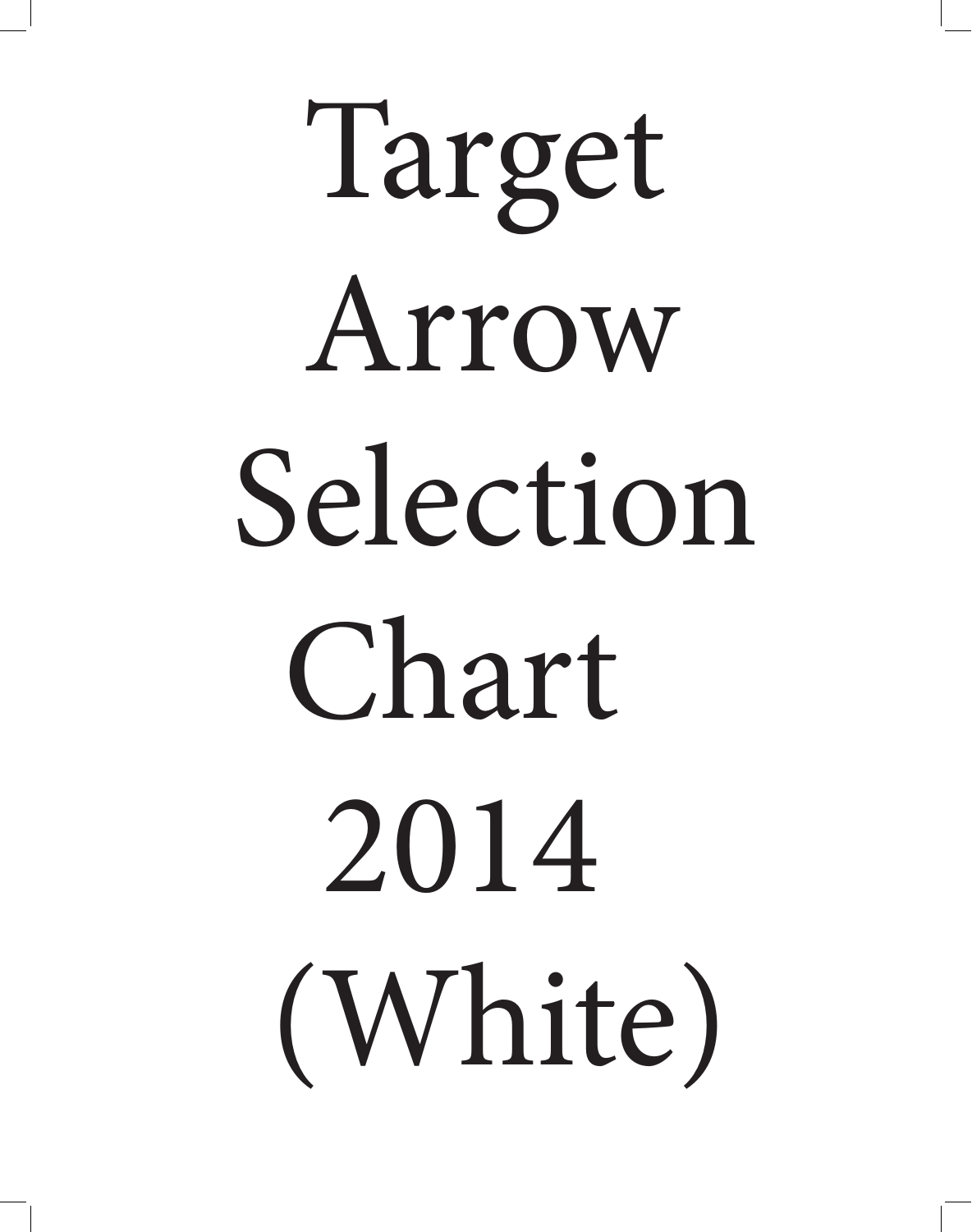# *USING THE TARGET ARROW SELECTION CHART*

- 1. Once you have determined your Correct Target Arrow Length and Calculated or Actual Peak Bow Weight, you are ready to select your correct shaft size:
- 1A. Compound bows. In the "Calculated Peak Bow Weight" column (left-hand side of the chart), select the column with the type cam on your bow. Locate your Calculated Peak Bow Weight in that column.
- 1B. Recurve Bows and Modern Longbows. In the "Actual Peak Bow Weight" column (right-hand side of the chart), select the column with the bow type. Next, locate your Actual Peak Bow Weight in that column.
- 2. Move across that bow-weight row horizontally to the column indicating your Correct Arrow Length. Note the letter in the box where your Calculated or Actual Peak Bow Weight row and Correct Target Arrow Length column intersect. The "Shaft Size" box below the chart with the same letter contains your recommended shaft sizes. Select a shaft from the chart factoring in the shaft material, shaft weight, and type of shooting you will be doing.

# *SELECTING THE CORRECT TARGET SHAFT SIZE*

Our Target Shaft Selection Chart will help you find the perfect shaft match for your bow—quickly and easily. Target Shaft Selection Charts are now available online at www.eastonarchery.com.

1. The Correct Arrow Length for bows (including bows with overdraws) is determined by drawing an extra-long arrow to full draw and having someone mark the arrow one inch in front of where the arrow contacts the most forward portion of the arrow rest.



# *BOW DRAW LENGTH*

Draw length is measured at full draw from the bottom of the nock groove to the back (far side) of the bow. Actual arrow length and draw length are only the same if the end of the arrow shaft is even with the back of the bow (far side) at full draw.



2. Determining Actual Peak Bow Weight–**Compound Bows** Compound bows must be measured at the peak bow weight as the bow is being drawn and not while letting the bow down.

> The suggested shaft sizes in the charts were determined using a **"Standard" Setup** which includes:

- Use of a release aid
- Compound bow with brace height greater than 6½"

If your setup differs from the **"Standard" Setup**, use the **Variables** (following) to make adjustments to determine the Calculated Peak Bow Weight so the correct arrow size can be selected on the chart.

### *CORRECT ARROW LENGTH FOR LOW POUNDAGE TARGET*

| 21"            | 55. | 23" | 24"       | 25"            | 26"       | 27"       | <b>RECURVE</b><br><b>BOW WEIGHT -LBS</b><br><b>FINGER RELEASE</b> |
|----------------|-----|-----|-----------|----------------|-----------|-----------|-------------------------------------------------------------------|
|                |     | Yl  | Yl        | Y2             | Y3        | γ4        | 16-20 lbs.<br>$(7.3 - 9.1 \text{ kg})$                            |
|                | Yl  | Y1  | Y2        | Y <sub>3</sub> | <b>Y4</b> | <b>Y5</b> | 20-24 lbs.<br>$(9.1 - 10.9 \text{ kg})$                           |
| Yl             | Yl  | Y2  | YЗ        | Y4             | Y5        | Y6        | 24-28 lbs.<br>$[10.9 - 12.7$ kg)                                  |
| Yl             | Y2  | Y3  | <b>Y4</b> | Y <sub>5</sub> | <b>Y6</b> | Y7        | 28-32 lbs.<br>$[12.7 - 14.5 \text{ kg}]$                          |
| Y2             | YЗ  | Y4  | Y5        | Y6             | Y7        |           | 32-36 lbs.<br>$[14.5 - 16.3 \text{ kg}]$                          |
| Y <sub>3</sub> | Y4  | Y5  | Y6        | Y7             |           |           | 36-40 lbs.<br>$[16.3 - 18.1$ kal                                  |

Note: If your arrow shaft is 1/2" inch more than the closest inch column shown on chart, round up to the next inch in colomn. Example, if your arrow length is 24-1/2", use the 25" column.

| SIZE      | <b>SPINE</b> | MODEL           | WEIGHT GRS/<br>INCH | SIZE     | <b>SPINE</b>                                             | MODEL           | WEIGHT<br><b>GRS/INCH</b> |
|-----------|--------------|-----------------|---------------------|----------|----------------------------------------------------------|-----------------|---------------------------|
|           |              | <b>GROUP Y1</b> |                     |          |                                                          | GROUPY2         |                           |
| 1214      | 2.501        | 75              | 5.9                 | 1413     | 2.036                                                    | 75              | 5.9                       |
|           |              | <b>GROUPY3</b>  |                     |          |                                                          | GROUP Y4        |                           |
| 1413      | 2.036        | 75              | 5.9                 | 1500     | 1.500                                                    | A/C/G           | 4.7                       |
| 1416      | 1.684        | 75              | 7.2                 | $2 - 00$ | 1.500                                                    | A/C/C           | 4.7                       |
|           |              |                 |                     | 1416     | 1.684                                                    | 75              | 7.2                       |
|           |              | <b>GROUP Y5</b> |                     |          |                                                          | <b>GROUP Y6</b> |                           |
| 1250      | 1.250        | A/C/E           | 5.1                 | 1250     | 1,250                                                    | A/C/E           | 5.1                       |
| 1300      | 1,300        | A/C/G           | 5.1                 | 1150     | 1,150                                                    | A/C/G           | 5.5                       |
| $31 - 00$ | 1.300        | A/C/C           | 5.1                 | $3 - 00$ | 1.150                                                    | A/C/C           | 5.5                       |
| 1200      | 1,200        | Apollo          | 5.5                 | 1150     | 1,150                                                    | Carbl           | 5.0                       |
| 1514      | 1.379        | X7              | 6.8                 | 1200     | 1,200                                                    | Apollo          | 5.5                       |
| 1516      | 1.403        | 75              | 7.3                 | 1516     | 1,403                                                    | 75              | 7.3                       |
|           |              |                 |                     | 1614     | 1.153                                                    | X7              | 7.7                       |
|           |              | <b>GROUP Y7</b> |                     |          |                                                          | <b>KEY</b>      |                           |
| 1000      | 1.000        | A/C/E           | 5.7                 | A/C/E    | Aluminum/Carbon/Extreme                                  |                 |                           |
| 1100      | 1.100        | A/C/E           | 5.1                 | XIO      | X10 Shafts (Aluminum/Carbon)                             |                 |                           |
| 1000      | 1.000        | XIO             | 5.3                 | A/C/G    | A/C/G (Aluminum/Carbon)                                  |                 |                           |
| 1000      | 1.000        | A/C/G           | 5.7                 | A/C/C    | Aluminum/Carbon/Composite                                |                 |                           |
| $3 - 00$  | 1.150        | A/C/C           | 5.5                 | Carbl    | Carbon One N-FUSED® Carbon                               |                 |                           |
| 1000      | 1.000        | <b>Carb1</b>    | 5.0                 | Apollo   | Carbon Apollo                                            |                 |                           |
| 1070      | 1.070        | Apollo          | 5.9                 | X7       | X7 Eclipse (7178 alloy), X27 & X23                       |                 |                           |
| 1614      | 1.153        | X7              | 7.7                 | 75       | XX75: Platinum Plus, Tribute, Jazz and NEOs (7075 alloy) |                 |                           |
| 1616      | 1.079        | 75              | 8.4                 |          |                                                          |                 |                           |

Note: To determine weight at your shaft length, multiply the grains-per-inch (gpi) by your actual shaft length not including point, insert or UNI bushing.

### **Variables to "Standard" Setup for** compound bows

- Point weight over 100 grains Add 3 lbs. for each 25 grains heavier than 100 grains.
- Bows with brace heights less than 6½" Add 5 lbs.
- Finger release Add 5 lbs.
- 3. **Determining Actual Peak Bow Weight—Recurve and Modern Longbows:** Your local archery pro shop is the best place to determine the actual draw weight of your bow. Actual Peak Bow Weight for recurve bows and longbows should be measured at your draw length.